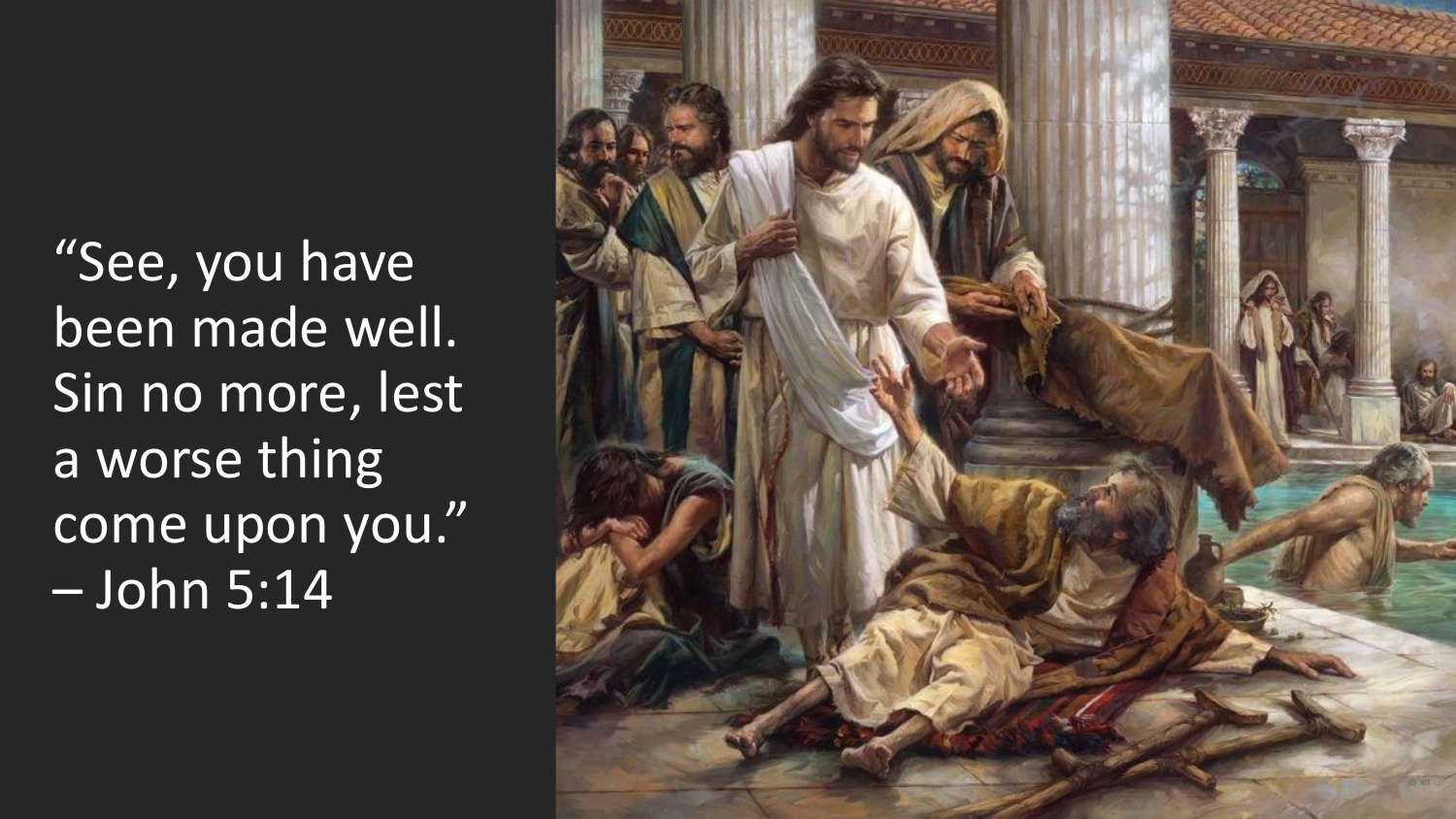#### We are all captives/slaves of sin

- "Most assuredly, I say to you, whoever commits sin is a slave of sin." (Jn. 8:34)
- "…for all have sinned and fall short of the glory of God…" (Rom. 3:23)
- "Therefore, just as through one man sin entered the world, and death through sin, and thus death spread to all men, because all sinned…" (Rom. 5:12)

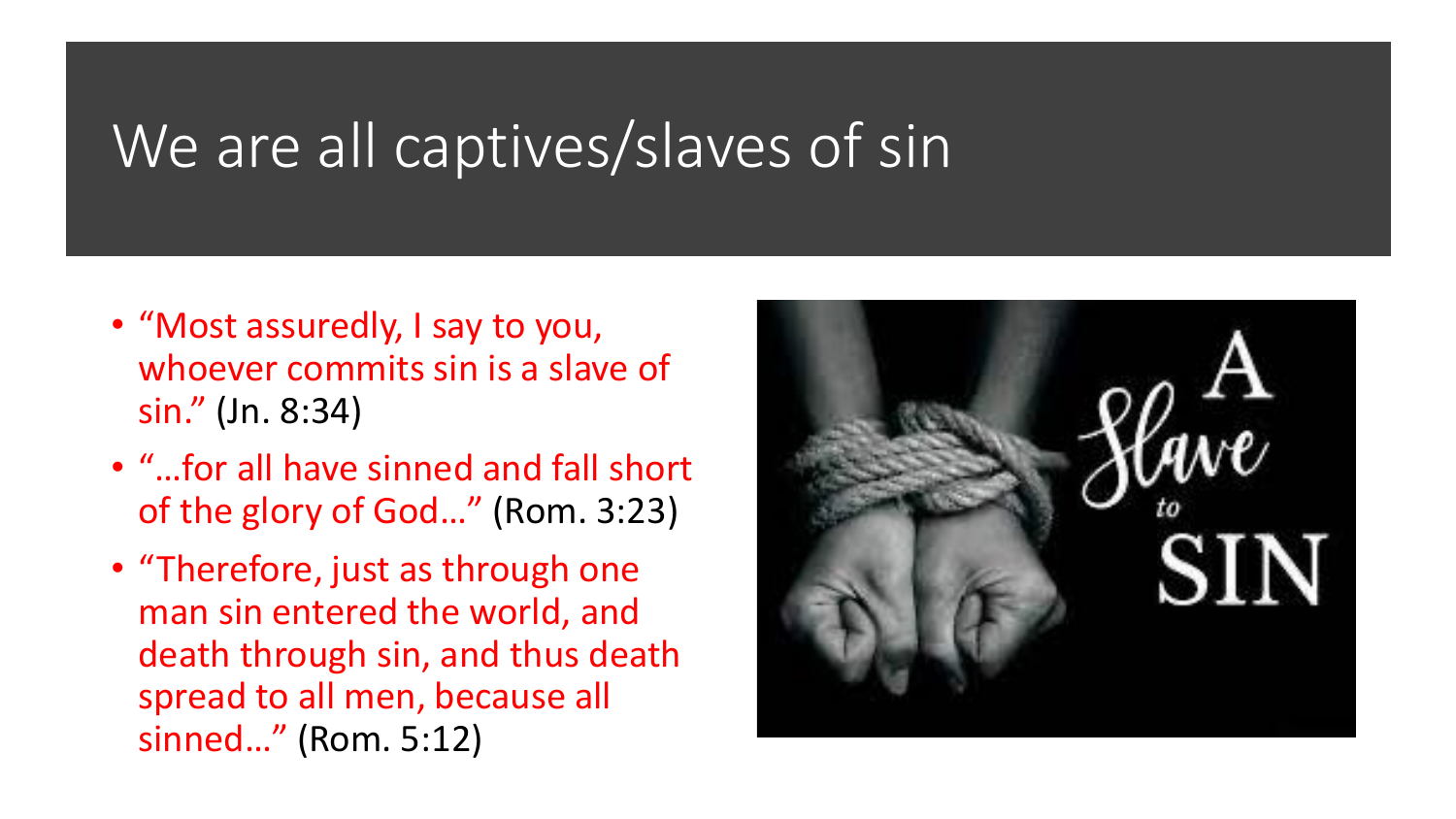# The Lord Christ came to set us free

- "The Spirit of the LORD is upon Me, Because He has anointed Me To preach the gospel to the poor; He has sent Me to heal the brokenhearted, To proclaim **liberty** to the captives And recovery of sight to the blind, To set at **liberty** those who are oppressed…" (Lk. 4:18)
- Then Jesus said to those Jews who believed Him, "If you abide in My word, you are My disciples indeed. And you shall know the truth, and the truth shall make you free." (Jn. 8:31-32)

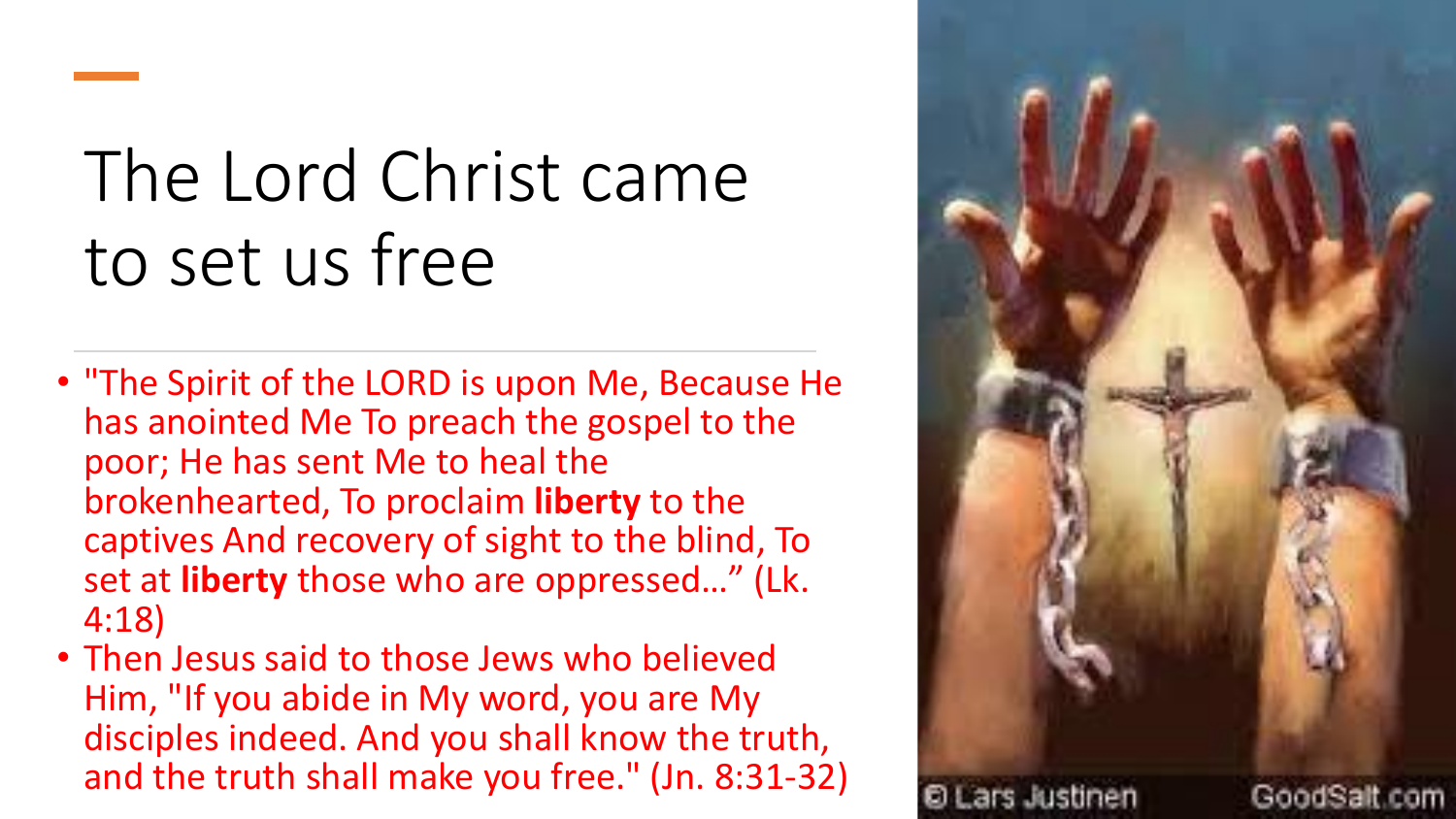The Lord Christ came to offer us freedom from…

#### The Corruption of sin

The Power of sin

### The Condemnation of sin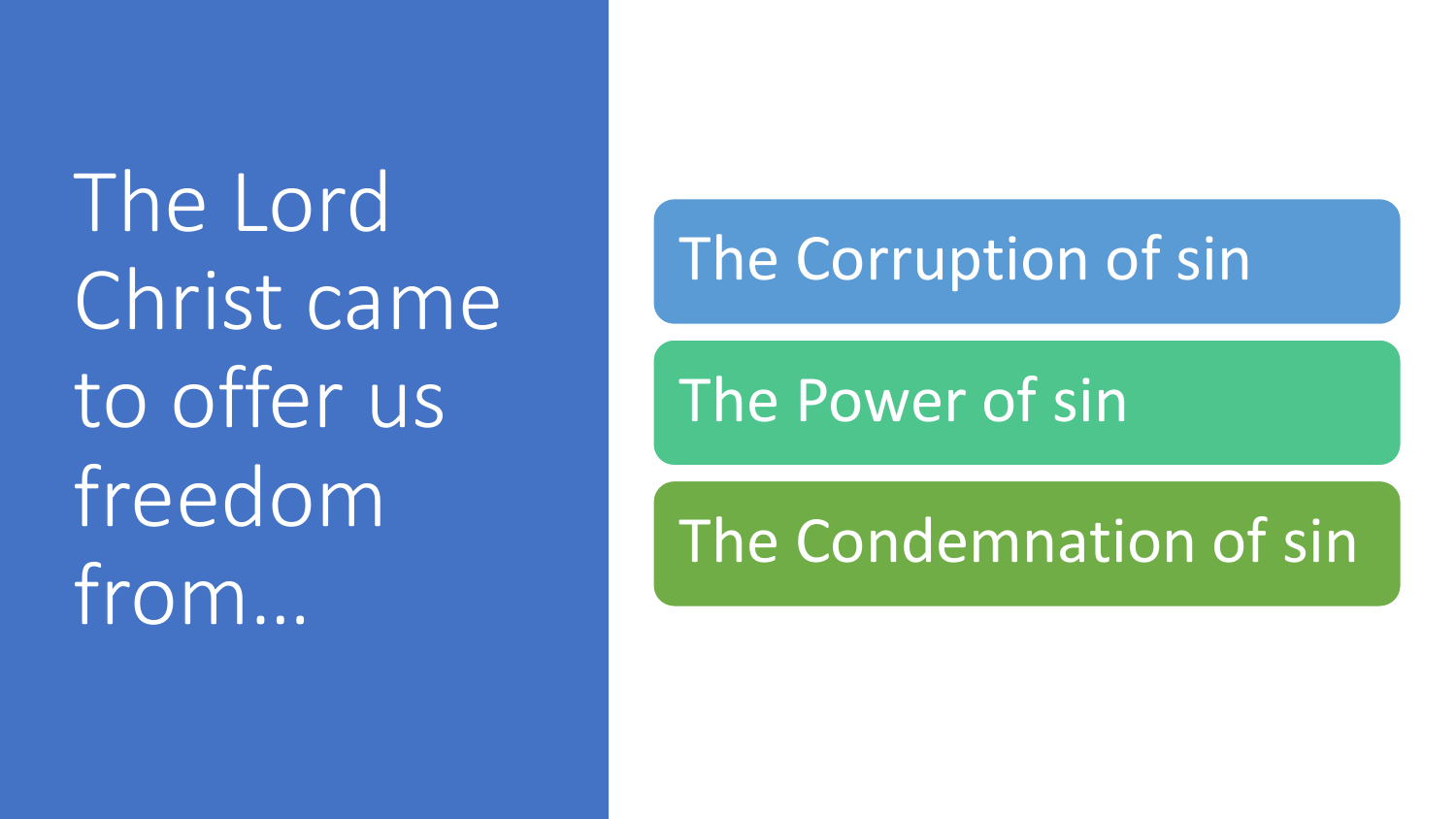### The Corruption of Sin

- Man was created in the image of God
- Not only was humanity corrupted but all creation as well.
	- "For the creation was subjected to futility, not willingly, but because of Him who subjected it in hope; 21 because the creation itself also will be delivered from the bondage of corruption into the glorious liberty of the children of God." (Rom. 8:20-21)

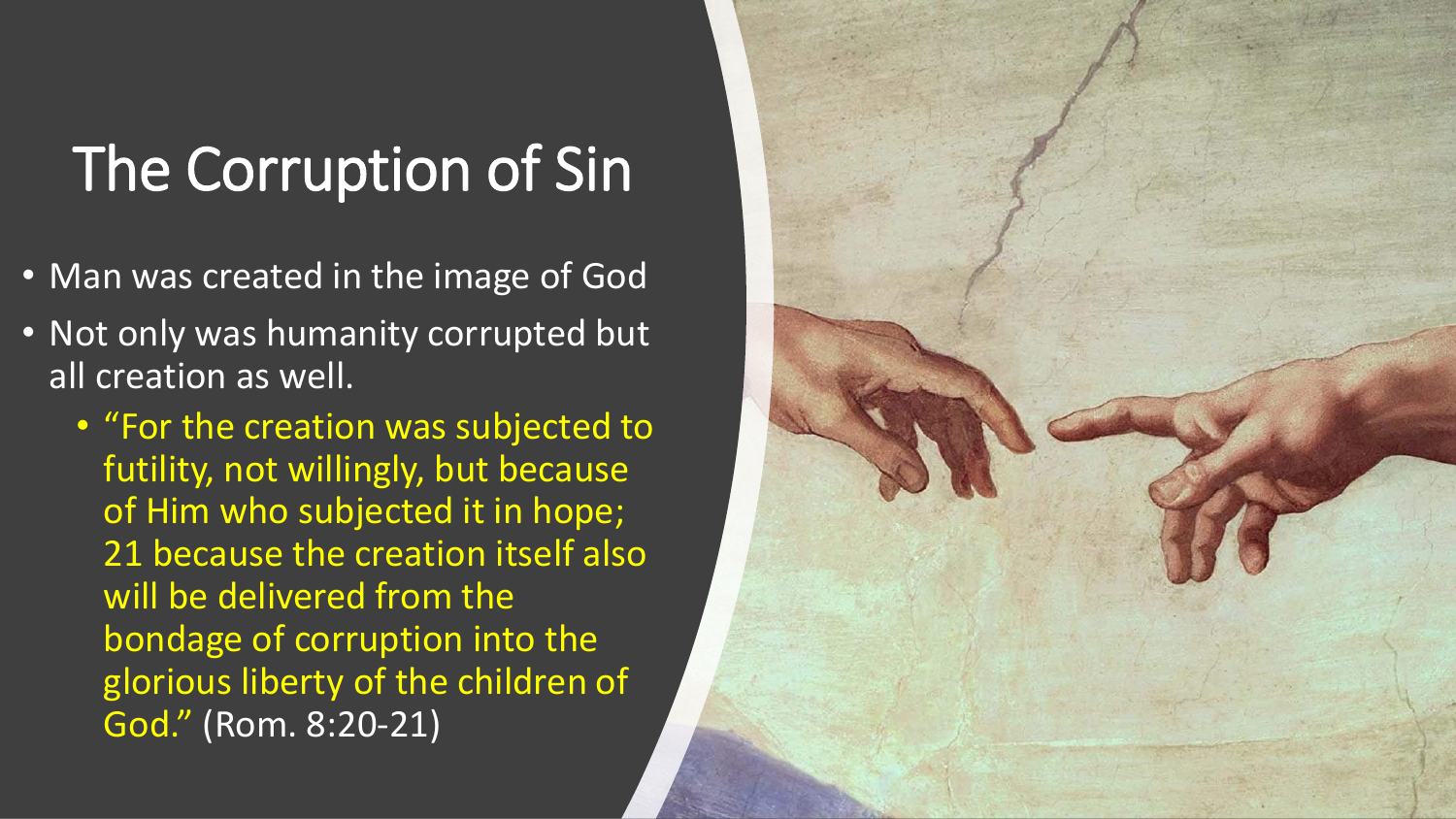### The Corruption of Sin

- "But we all, with unveiled face, beholding as in a mirror the glory of the Lord, are being transformed into the same image from glory to glory, just as by the Spirit of the Lord." (2 Cor. 3:18)
- EX: Queen Esther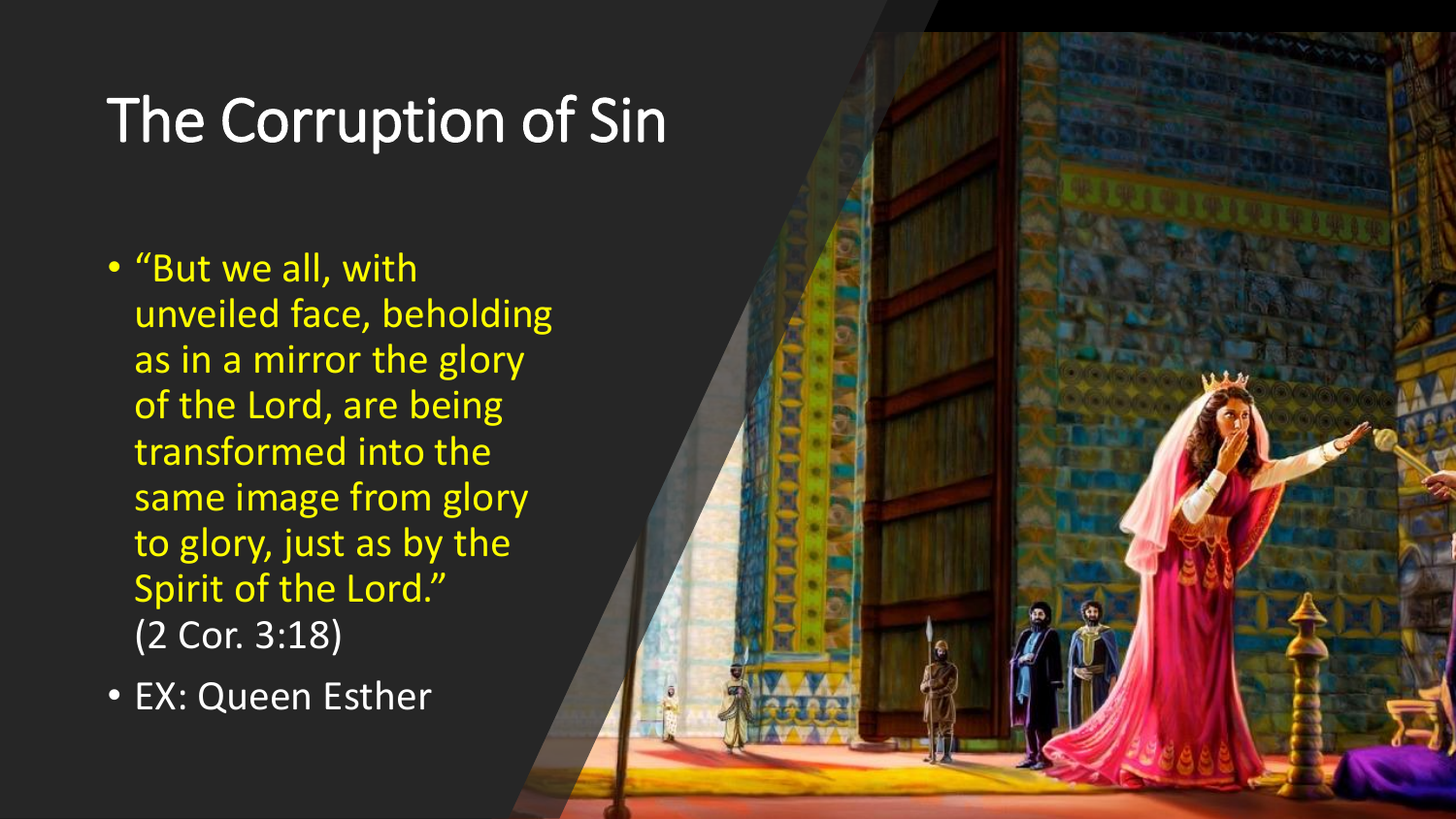

## The Power of Sin

- Sin has the power to enslave us, despite the apparent harm it brings
	- "For we know that the law is spiritual, but I am carnal, sold under sin. For what I am doing, I do not understand. For what I will to do, that I do not practice; but what I hate, that I do…for to will is present with me, but how to perform what is good I do not find. For the good that I will to do, I do not do; but the evil I will not to do, that I practice. Now if I do what I will not to do, it is no longer I who do it, but sin that dwells in me." (Rom. 7:14-15,18-20)
- EX: Samson
- EX: David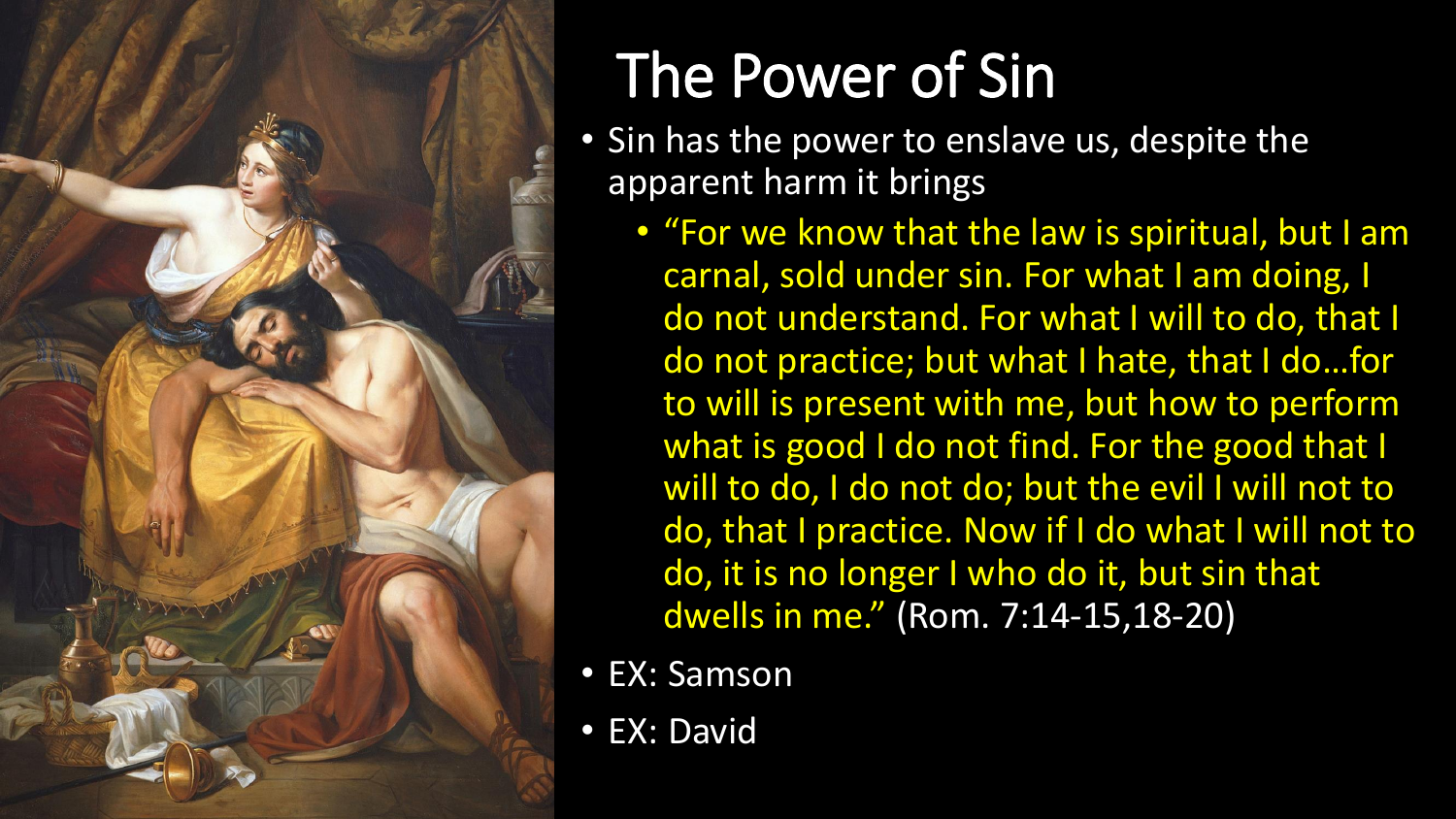### The Power of Sin

- Discipline the body
	- "Therefore I run thus: not with uncertainty. Thus I fight: not as one who beats the air. But I discipline my body and bring it into subjection, lest, when I have preached to others, I myself should become disqualified." (1 Cor. 9:26-27)
	- "For consider Him who endured such hostility from sinners against Himself, lest you become weary and discouraged in your souls. You have not yet resisted to bloodshed, striving against sin." (Heb. 12:3-4)
- "But reject profane and old wives' fables, and exercise yourself toward godliness." (1 Tim. 4:7)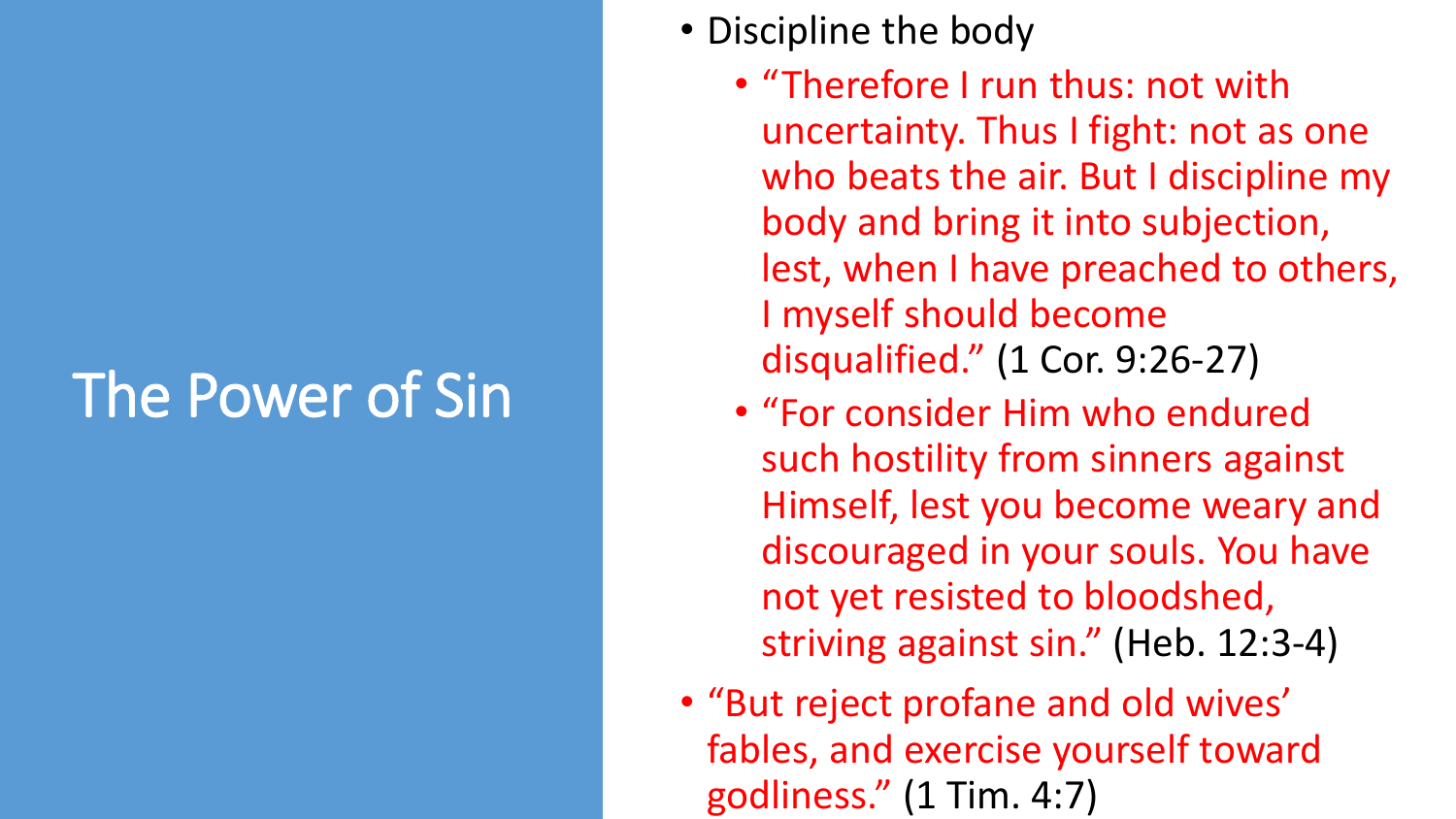#### The Condemnation of sin

- Everyone is guilty
	- "…for all have sinned and fall short of the glory of God." (Rom. 3:23)
	- "If we say that we have no sin, we deceive ourselves, and the truth is not in us." (1 Jn. 1:8)
- Our unrepented sins separate us from God
	- "But your iniquities have separated you from your God; And your sins have hidden His face from you, So that He will not hear." (Is. 59:2)